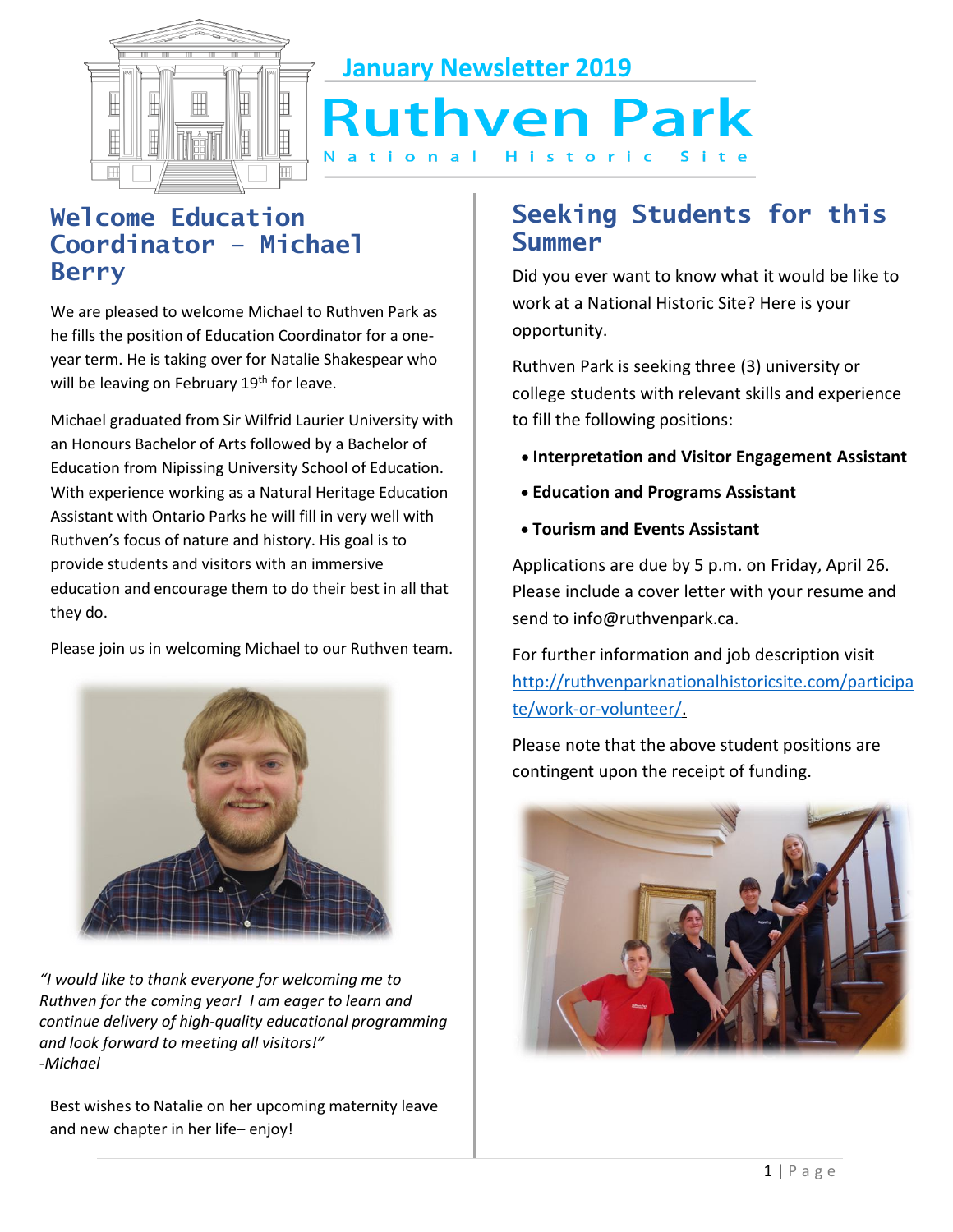## **for-profit Organization Volunteer at a Unique Not-**

The Lower Grand River Land Trust Inc. established a strong tradition of volunteer involvement since its incorporation in 1993. As owners and managers of Ruthven Park National Historic Site the commitment to volunteerism has continued.

As a volunteer you will:

- Be exposed to the workings of a 1,500-acre unique site which focuses on cultural and natural conservation
- work individually or in a group
- be matched with tasks that suit your interest or skills
- assist and receive training by staff
- meet and socialize with other volunteers
- learn new skills
- …. and much more

Applications are accepted year-round however tasks depend on current projects, hours of operation or seasons. Visit the following to learn more or contact the staff at Ruthven Park if you have further questions.

Volunteer application forms are available online: http://ruthvenparknationalhistoricsite.com/particip ate/work-or-volunteer/ (scroll down beyond the "Work at Ruthven Park" section).



### **Membership – A great way to connect with the Lower Grand River Land Trust Inc.**

Take a minute and think about joining the Land Trust? Your membership supports the ongoing conservation whether it be cultural or natural areas of Ruthven Park, a 1,500-acre property and the only publicly open national historic site in Haldimand County.

As the Land Trust is a not-for-profit, non -government organization we strive to maintain the site through earned revenues such as admissions, rentals, memberships and rely on donations and our endowment fund to maintain the site and make it safe and attractive for visitors like you. Your support really counts!

Our goal is to present the site as the Thompson family left it for the enjoyment of our many visitors.

There are several options and benefits for purchasing a membership for you or as a gift for a friend just click here for information.

- the ongoing operations of Ruthven Park
- education and public programs
- conservation of the cultural and natural heritage and landscapes
- preservation of the site for enjoyment of present and future generations

### **Membership Rates**

|                   | <b>One Year</b> |        | <b>Two Year</b> |        |
|-------------------|-----------------|--------|-----------------|--------|
| <b>Student</b>    | \$              | 15.00  | \$              | 25.00  |
| <b>Individual</b> | \$              | 30.00  | S               | 55.00  |
| Couple            | \$              | 40.00  | \$              | 75.00  |
| Family            | \$              | 50.00  | S               | 95.00  |
| <b>Corporate</b>  | \$              | 100.00 |                 | 175.00 |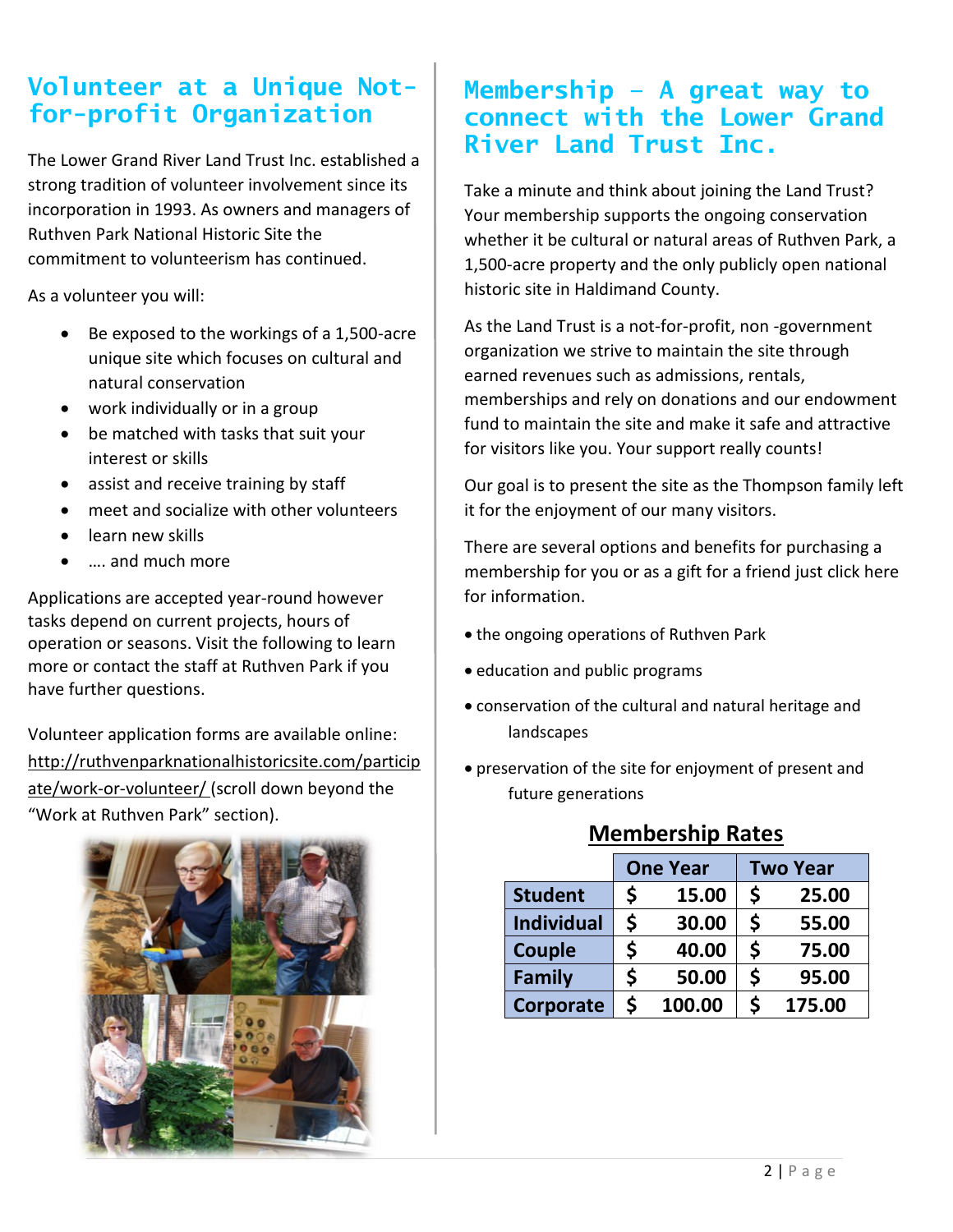## **In Memoriam**

The Lower Grand River Land Trust Inc. announces with regret the recent passing of two of its members**.**

### **Norm Pomfret**  By Marilynn Havelka CAO

Norm Pomfret passed away January 4, 2019. He was a valued friend and volunteer of Ruthven Park. In 2005, Norm started to collect data on butterflies during spring and summer months at Ruthven. We would see him with his net and writing pad in hand walking the trails and meadows of the Ruthven property. His wife Mary joined Norm in the census work in 2007 and together they recorded the abundance and distribution data on butterflies at times on very hot, humid summer days. In the fall they would forward an annual seasonal summary to the Toronto Entomologists, Hamilton Naturalist Club and to Ruthven where it is shared in our newsletter. Norm was a lifelong learner and his interests included nature and history and as such was a regular attendee at a variety of events held at Ruthven. Norm was a softspoken and friendly gentleman with a great sense of humor. He will be truly missed.



.

### **Ron Clark**  By Betsy Smith President

It is with the deepest respect that we announce Ron Clark passed away on Monday, January 14, 2019. Ron became a Lower Grand River Land Trust Board Director in 1997 and was a member of our Finance Committee for over a decade. His knowledge of agriculture, land management and conservation, and finance was of vital importance to the Board. Ron believed strongly in the importance of community and quality education and was quick to offer funding for an education program at Ruthven Park. The Ron and Nancy Clark Foundation began their sponsorship in 2006 of \$500,000 to establish JOY, the Ruthven Education Program appropriately named to honour his sister Joy who was an admired elementary school teacher in Haldimand County. In 2014 the Foundation donated another \$500,000 to continue the JOY program and in June 2018 that pledge was once again renewed. This funding of JOY has allowed 25,000 students the opportunity to experience an extensive Ontario curriculum-based education program on historical, environmental and conservation topics. Ron was a gentleman of integrity and honesty and believed that educating the youth of today is vital. We are indebted to him for providing Ruthven Park the opportunity to continue to carry on his wish…. the youth of today are the stewards of tomorrow.

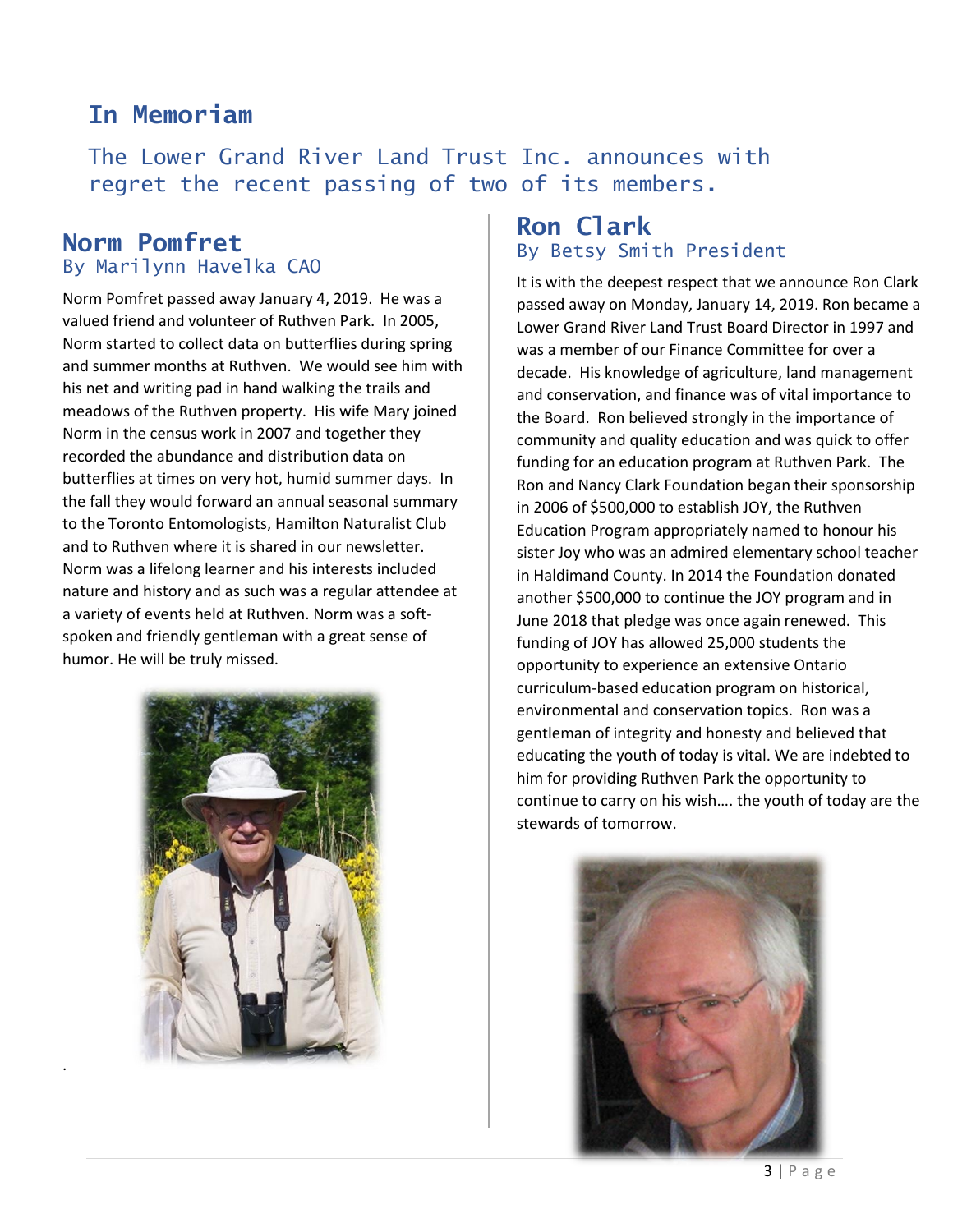## **Ongoing Building Conservation Work**

The widow's walk at Ruthven is a unique and significant character –defining feature of the Greek Revival mansion. Over time the wooden balustrades have deteriorated with sections of wood losing its integrity and copper roof was failing. The building conservation committee forwarded a request for proposal to qualified contractors who had extensive experience in roof conservation and wood repairs. Roof Tile Management (RTM) were the successful bidders and started the work in late November. Staff have been amazed by the perseverance of the workers who have been on the roof during the cold blasts of winter coming off the Grand River. Currently they are in the last stages of finishing up with the replacement of the copper roof.

The wood balustrade and benches were removed from the roof and taken to RTM's workshop in Mississauga. In keeping with the Land Trusts conservation philosophy, all sound wood is being retained and only deteriorated areas will be replaced. In this case modified pine called Accoya will be cut, molded, and fitted to match the original dimension and profiles exactly. Accoya is a modified pine product created from sustainably-sourced wood and is environmentally friendly, durable and stable. The wood hatch is being restored in situ.

The widow's walk is very vulnerable to weathering including periodic atmospheric changes with temperature, moisture and wind. It had been periodically repaired in areas where wood had deteriorated but this is the first complete restoration undertaken since the Lower Grand River Land Trust took over the site in 1994.

As per the easement agreement the Land Trust's holds with the Ontario Heritage Trust, the project was vetted by the Trust and then approved. We thank Parks Canada through its National Cost-Sharing Program for Heritage Places for their financial contribution for this work



l

On the other hand, the workers from Harrison Bros. Construction waited until the weather warmed up. The snow needed to melt, and the roof had to be dry so that the cupola could be perched back on the roof. It had been removed in the fall while the Coach House asphalt roof was replaced with new prefinished steel roofing.

### **Beat the winter blues, sign up for a program or two**

**February 16th – Calligraphy Workshop with Quills –**Jenn Lewis will share her talents and teach the art of Calligraphy. Pre-registration is required, \$225.00 includes materials which will be yours to take home.

**March 6th –** Historic Rag Rug Workshop with Helen Sluis at 7 p.m. – All materials are provided. \$45 - Pre-registration is required.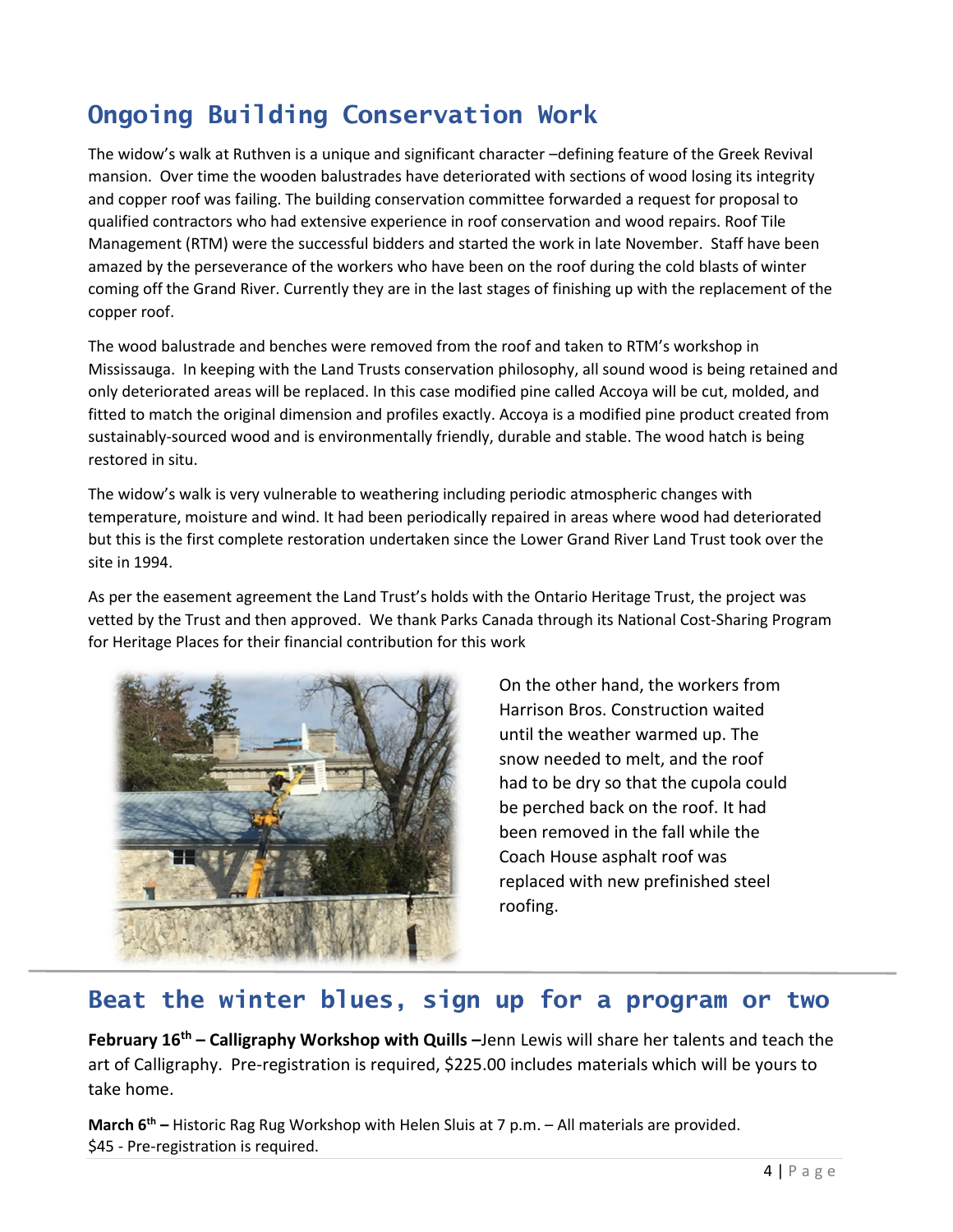## **Upcoming events continued…**

**February 18th - FAMILY DAY – 1:00 p.m.** Start with a hike and scavenger hunt on Ruthven's grounds. Enjoy light refreshments in the Coach House then stay for the live show with birds at 2 p.m. with Wild Ontario! The show will be followed by a "nose-to-beak" meet-and-greet. Admission by donation. Appropriate for all ages. Dress for the weather and ground conditions. Wild Ontario show is on rain or shine! Pre-registration **not** required.

**March 2nd –** 10 a.m. -3 p.m. **Ruthven Park NHS Grand Bridal Show** held in our intimate Historic Coach House. Meet with local vendors to plan your event whether it be at Ruthven or another venue. Free admission. Swag bags for the first 100 guests and door prizes throughout the day.

#### **Ruthven is Open March 11-15th for March Break**

### **Educational and fun for the whole family Programs are offered all week beginning at 11 a.m. Bring a Picnic lunch, eat in the Coach House or on the grounds before your tour!**

**Monday** - Mad Science will warm you up with a "Beach Day with Bugs".

**Tuesday** – Want to learn how the Thompson Family made butter, cheese and ice cream? Join us for a presentation by the Dairy Farmers of Ontario.

**Wednesday** – Step back in time to a nineteenth century classroom, participate in pen & ink and chalk & slate activities with staff visiting from Wilson MacDonald School Museum.

**Thursday** – See up close and learn all about common backyard birds with Ruthven's bird banders. **Friday** – Lorrie Green will share her passion for turtles, talk about their importance and species that are found locally.

### **No need to book in advance, \$25 for a family pass includes tour of the Thompson Mansion Fun for the whole family!**

After lunch, family tours of the Thompson Mansion available from 1-3 p.m. on the hour, last tour at 3 p.m.

#### **NOTE: ALSO, TOURS FOR THE GENERAL PUBLIC WILL BE OFFERED FROM 1 P.M. UNTIL 3 P.M ON THE HOUR, LAST TOUR AT 3 pm.**

**March 15th – Irish Whiskey Tasting** with host and whiskey connoisseur John Stirrit (member of the Order of the Quaich). Enjoy traditional music from the British Isles and Newfoundland with Billy and the "Goat Set". Sample a unique selection of Whiskies – snacks will be served between tastings. Hear about the Irish who settled in the former Town of Indiana. **\$50.00 per person, pre-registrations if required.** 

The Lower Grand River Land Trust Inc. c/o Ruthven Park National Historic Site 243 Haldimand Hwy #54, Box 610, Cayuga, Ontario N0A 1E0 • 905.772.0560 email: info@ruthvenpark.ca website: www.ruthvenpark.ca THE LOWER GRAND RIVER LAND TRUST INC.

The LGRLT is a non-government, not-for-profit, charitable, community-based organization. The LGRLT has a mandate to protect land for its natural, cultural and agricultural values, as well as for education and research in its jurisdiction.